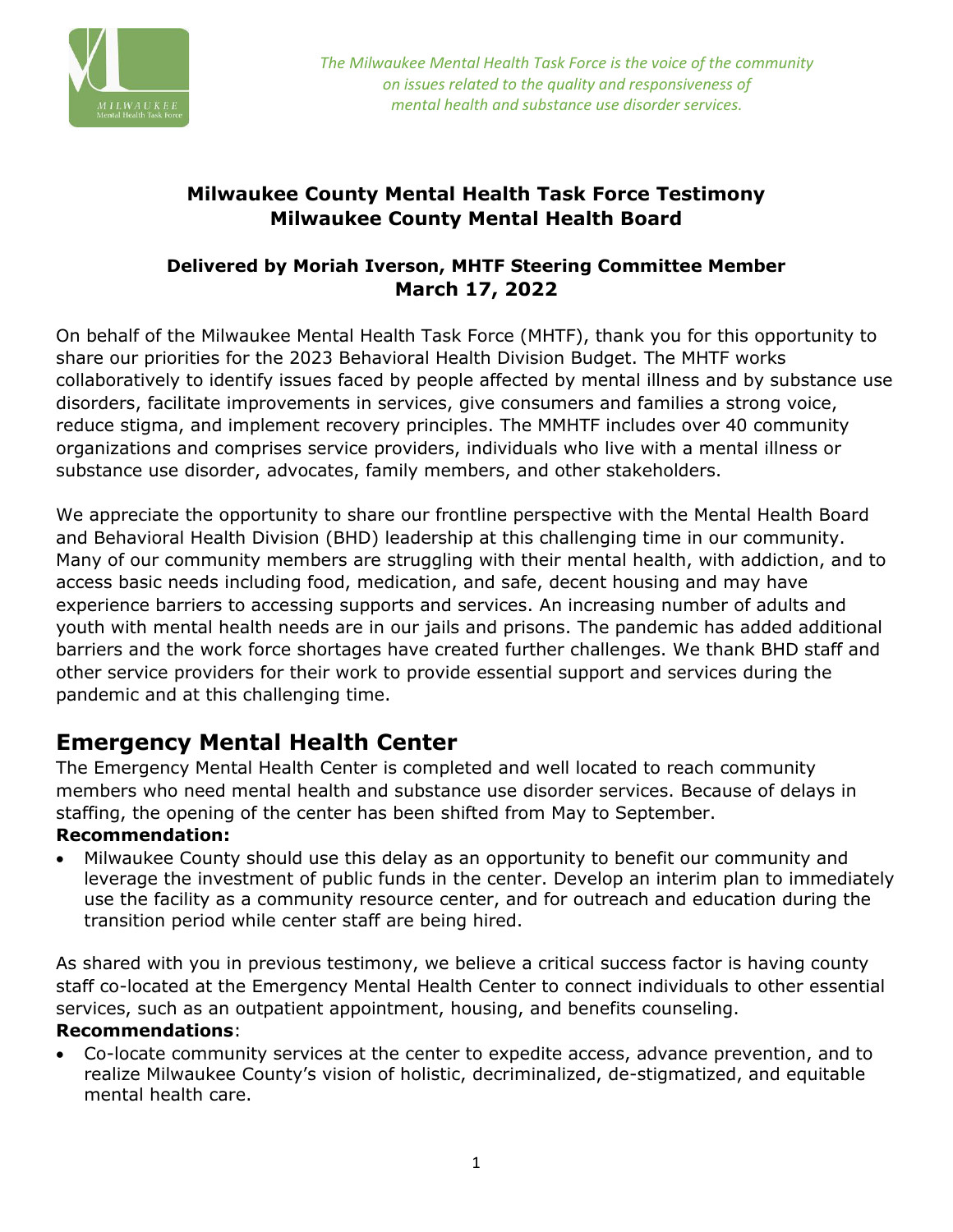• The Mental Health Board should take action to ensure a governance process for the Emergency Mental Health Center, that is accountable, transparent, and accessible to the public, given the significant fiscal contribution from Milwaukee County.

# **Crisis Services**

The MHTF supports BHDs efforts to expand crisis services, including expansion of the Crisis Resource Center program with additional locations, addition of CART teams, and ongoing efforts to expand mobile crisis team capacity.

Staffing shortages in Children's Mobile Crisis and CART teams are significantly limiting access to these services. We acknowledge the work force challenges that have caused delay in filling open crisis service positions.

#### **Recommendations:**

- Analyze the difficulties filling crisis services positions to identify barriers and develop a plan to address them. This may require increasing compensation and allocating additional funding from the BHD budget.
- Prioritize crisis response options that do not use law enforcement. This could include close collaboration between the BHD Mobile Crisis Team and the Housing Division Outreach Team, and adding Certified Peer Specialists. Expanding the hours of operation and capacity for crisis response should be a priority in the budget, including more proactive engagement and outreach.
- Continue to offer specialized crisis response for people with developmental and intellectual disabilities.

We commend efforts to date to work with long term care organizations (Family Care and IRIS) to provide equitable access to mental health services, including Community Support Program (CSP) and Comprehensive Community Services (CCS), for Family Care and IRIS participants.

#### **Recommendations:**

- Expand these collaborative efforts and set specific goals to increase enrollment of long term care participants, including people with IDD, in CSP and CCS.
- BHD, aging and disability services should work collaboratively to ensure that our Milwaukee County Aging and Disability Resource Center (ADRC) is a resource for people with mental illness as well as for long term care members. This should be reflected in a more inclusive mission statement – the current statement is specific to people with Intellectual and Developmental Disabilities (IDD) and physical disabilities. ADRCs should serve adults with all types of disabilities, including those with a mental health diagnosis.

# **Housing**

**Recovery is not possible without safe decent housing**. Access to safe affordable housing continues to be a barrier for many community members who live with a mental illness. **Recommendations:**

• The 2023 budget should continue to support collaboration with the Milwaukee County Housing Division, including support for Housing First, partnership with the Emergency Shelter Network, and training for case managers about housing services and client rights.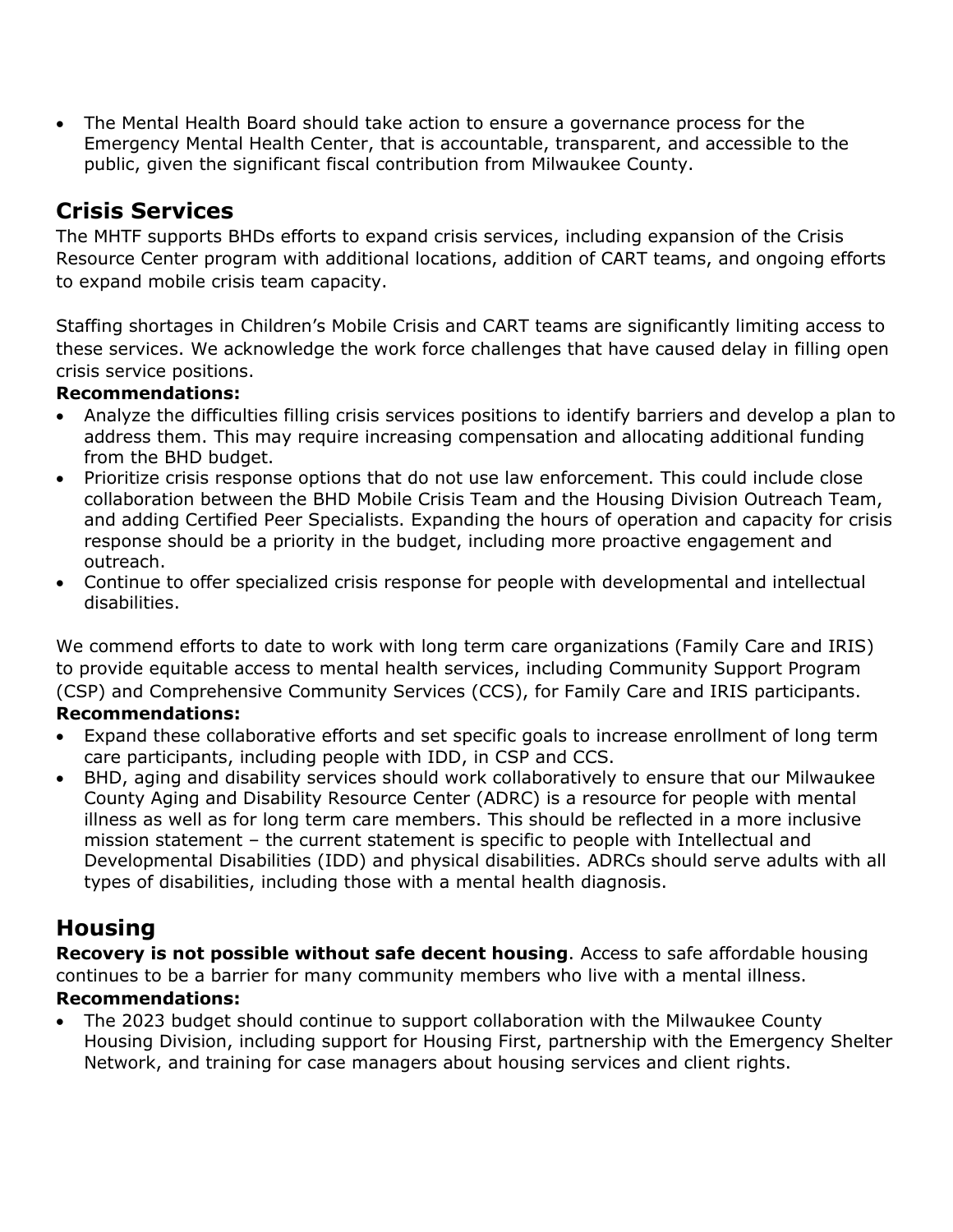- We commend the work by CARS to provide training and support for case managers including establishment of housing champions and recommend that it continue and be funded as needed.
- We continue to hear from community members and advocates about the need to develop more short term emergency housing to provide a safe space for the individual in crisis, while working to support them with housing and other services. We recommend that you prioritized this in the budget.

## **Jail Diversion and Re-Entry services**

Anywhere between 21-35% of people in custody at the Milwaukee County Jail and House of Corrections are taking psychotropic medications. Criminal justice stakeholders within Milwaukee County are committed to safely reducing the number of individuals with severe and persistent mental illness at the jail by early identification in the jail booking process, increased information sharing, and appropriate (re)connection to community-based treatment. If diversion occurs at this point and individuals are connected to quality, community mental health services we will have dramatically better outcomes and reductions in lengthy jail and inpatient stays.

Effective use of pre-charging diversion for people with mental illness facing potential criminal charges requires supporting the necessary infrastructure in the court system. Specifically, the District Attorney's office has an ADA (Assistant District Attorney) currently funded by the MacArthur Foundation Safety and Justice grant to review all cases involving mental illness. Funding for this position will lapse in December 2022.

The BHD liaison works directly with this ADA to identify cases appropriate for diversion or early resolution. Linking services to create alternative options to charging is essential. This includes emergency supportive housing. This approach is often called Post Booking Stabilization and has proven very effective in other jurisdictions. Milwaukee implemented a pilot project two years ago and demonstrated similar success. Unfortunately, the grant funding expired, but system partners agreed that it should be revived.

#### **Recommendations**:

- Provide funding to continue the ADA position, which works directly with BHD to identify cases appropriate for diversion or early resolution. Other partners have been willing to assume the additional work of Post Booking Stabilization, provided that a viable program is in place. The infrastructure for Post Booking Stabilization will also be required as Milwaukee builds out its plan to expand the Mental Health Court pilot project into a full docket. Funding this infrastructure carries with it many benefits.
- Continue to fund the behavioral health liaison at the Milwaukee County Jail; now funded by time limited grant funds. The position works with individuals who have a mental illness, serving as a liaison with community providers and BHD, to support continuity of care and ensure individuals are connected with services when they return to the community.

The other necessary funding is to support data work being done to identify and appropriately track what are called "familiar faces", that is, people who continue to cycle through the mental health and criminal justice systems with increasingly adverse outcomes. The data work is very challenging because of privacy laws and some scattered data sources. Communities that have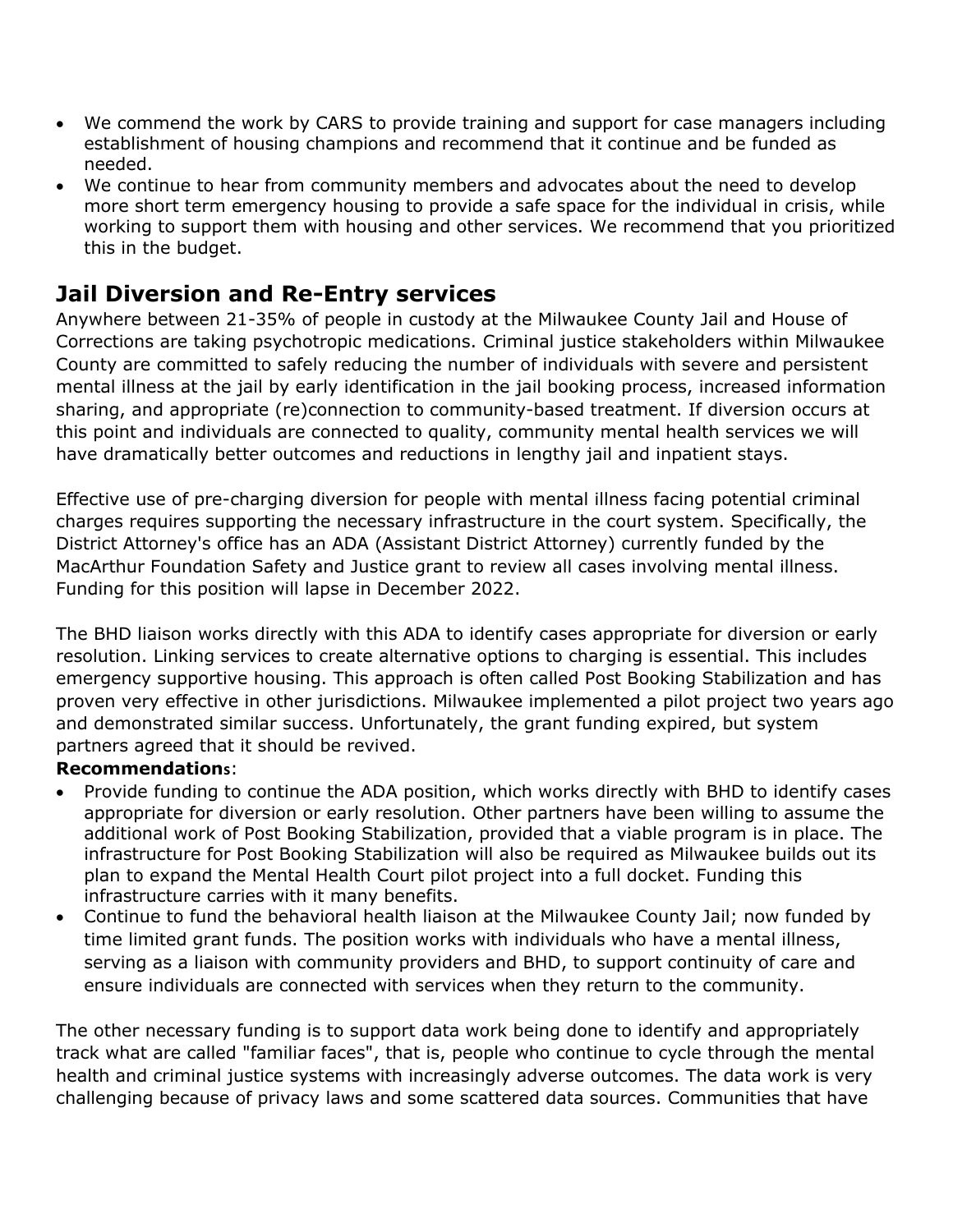funded this work have been able to go upstream with people and have shown greatly improved outcomes with dramatically lower costs. Some of this work is underway with the MacArthur Foundation grant but requires stable funding to achieve its results.

The budget and the crisis redesign process should address the need for coordinated resources to support interventions, to avoid repeated criminal justice system involvement. That must include a dedicated resource for police and prosecutors to respond to problematic behavior outside of psych emergency and the jail.

#### **Recommendation:**

• Fund a drop off center with respite beds, as well as resources from housing, behavioral health, and benefits counselling.

The number of people in the Jail and HOC have been creeping up at the same time as staffing numbers have been decreasing. The staffing challenges in both facilities are an impending crisis. The uptick of serious crimes in the community, combined with the slowness of processing cases because of COVID, as well as attorney vacancies at the DA and SPD offices, is creating a major pressure on the population management and will disproportionately impact people with mental illness that are taken into these facilities.

#### **Recommendations:**

- Work with justice system stakeholders, and with Wisconsin DHS to develop a plan to reduce the census at the jail. Developing a plan to divert people who could be in the community for mental health care or who should be released rather than held pending competency reviews on minor charges should be one of the highest priorities right now and for the near future.
- Prioritize funding for anything that can assist in getting people with mental illness out of the Jail because of recent worsening situations with staffing and the Treatment to Competency wait list.
- The Mental Health Task Force supports efforts to establish a "FACT" team a forensic assertive community treatment team to provide individuals who have a mental illness and are just involved with access to wraparound support and evidence based treatment.

# **Children and Youth**

We ask the MH board to prioritize access to mental health services for our youth, and to work with partners to address the clinical and emotional needs for youth in our community across the continuum of care from prevention, early intervention, and treatment access. If we increase prevention and early intervention, we can reduce the number of youth in the child welfare or juvenile justice system.

## **Recommendations:**

- Prioritize funding for prevention and early intervention for youth.
- Address workforce capacity: the lack of capacity to hire new staff as well as to address staff retention
- Support development of resources in Milwaukee County to address placement needs for youth in crisis and/or need for short term stability, Youth Crisis stabilization. There is an increase in complex needs youth and needed placements.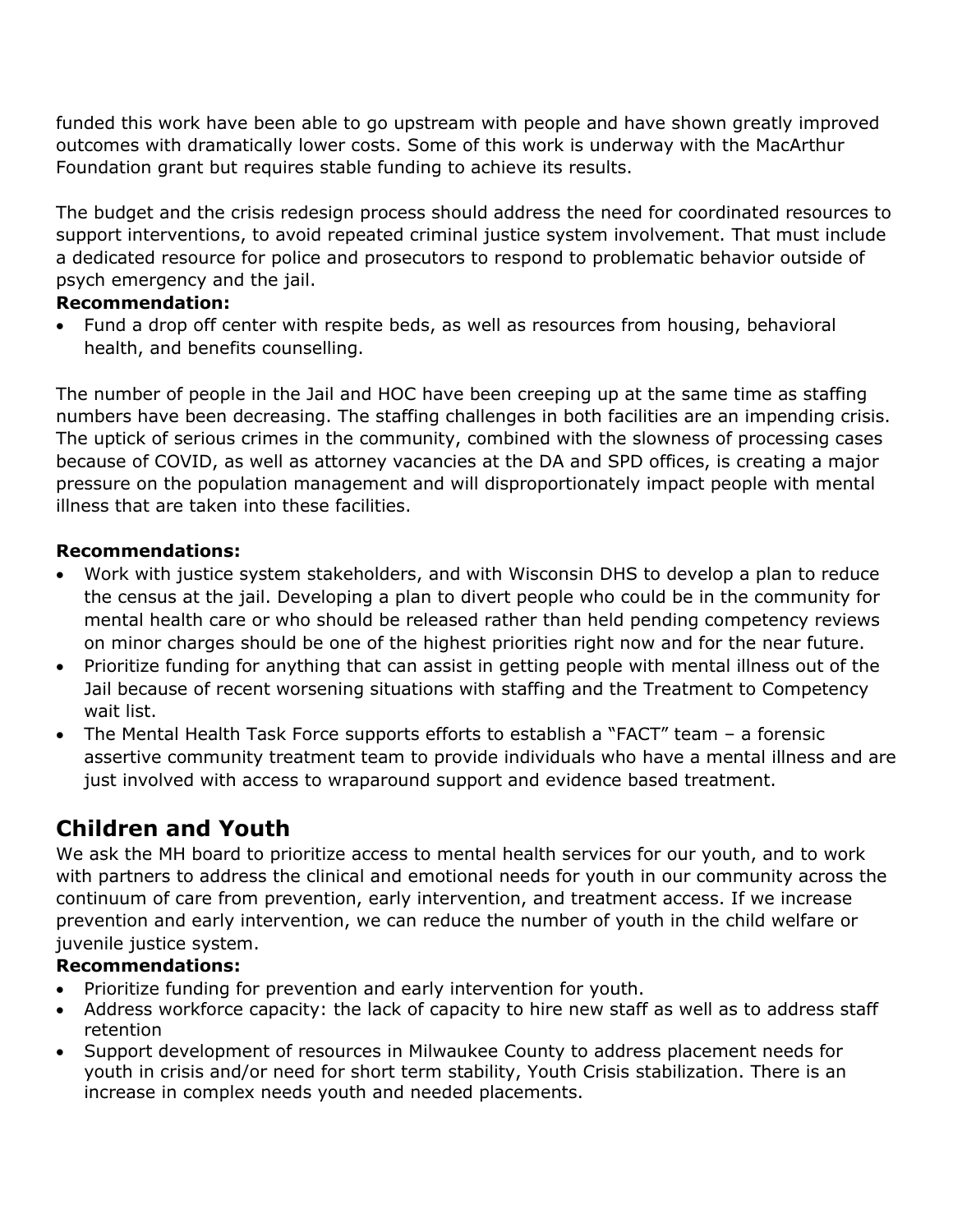- Increase staffing for mobile response and stabilization services, as noted elsewhere in these comments.
- Sustain and expand provider network services (in home therapy, mentoring, Crisis stabilization, substance abuse). Pandemic have impacted the numbers of providers available.
- Continue and expand efforts to advance the no wrong door philosophy and expand community outreach.
- Increase enrollment in the Children's Long Term Support program (CLTS) and Comprehensive Community Services (CCS).

**Family Resource Center.** Families who have a child with mental health needs or other disabilities, or a child involved with the justice system, often struggle to navigate challenging systems and access supports. Milwaukee DHHS is working to support families by providing a more holistic integrated approach to access services for children and adolescents and their families. This includes a proposal to use ARPA funds to establish a Family Resource Center to provide a community based, accessible welcoming location to connect families with county services coordinated by BHD, Disability Services, and Youth and Family Services.

#### **Recommendation:**

• Establish a Family Resource Center to help connect families to services and provide navigation assistance and benefits counseling. The Mental Health Task Force strongly support this proposal and we stand ready to work with Milwaukee County to help promote awareness.

# **Harm Reduction Services**

We ask the Mental Health Board to work with community partners to reduce drug overdose deaths by strengthening harm reduction services. Harm reduction does not attempt to minimize or ignore the real and tragic harm and danger associated with licit and illicit drug use. Harm reduction recognizes that many people are not able or willing to stop using drugs. This should include increasing access to Narcan to make it more widely available.

Just this week, we celebrated the signing of SB 600, which decriminalizes fentanyl testing strips in Wisconsin. Fentanyl is so dangerous that it has recently become the number one cause of death for adults aged 18-45 in the United States. Too many lives have been claimed by the opioid crisis. This new law can help support Milwaukee County efforts to prevent more loss. Kudos to BHD and Milwaukee County for already taking action to distribute fentanyl testing strips.

By removing fentanyl testing strips from the definition of drug paraphernalia, we are allowing people to test substances, whether illicit or not, for the presence of fentanyl. These safe, affordable, and simple tests are a preemptive measure to allow individuals to make informed decisions.

#### **Recommendation**:

• Work with community partners to reduce drug overdose deaths by strengthening harm reduction services including increasing access to Narcan to make it more widely available, and distribution of fentanyl testing strips.